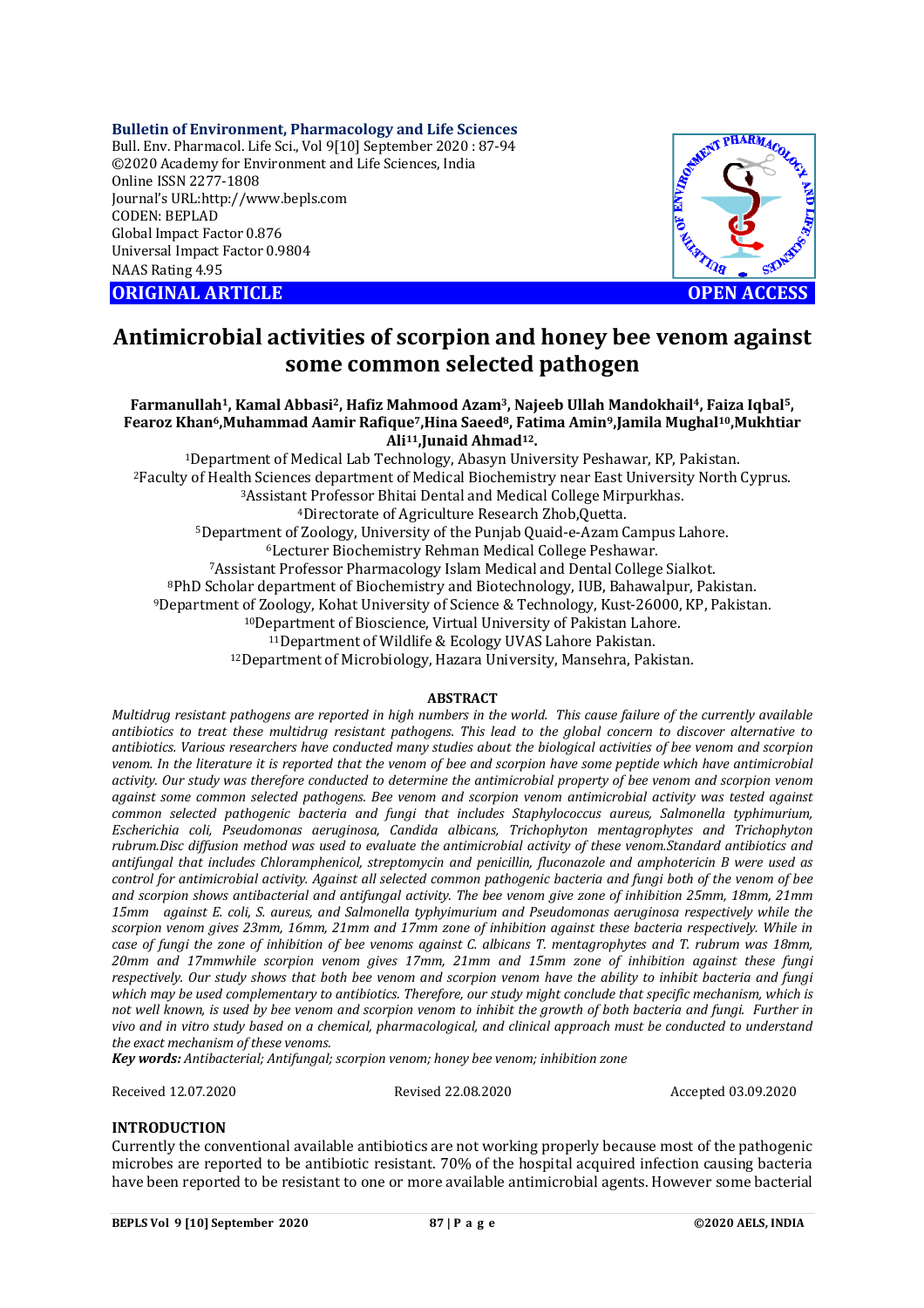strains are reported to be multi drug resistant while some of the bacterial strains are reported to be resistant to all available conventional antibiotics [1].

Due to drug resistance the global public health is at high risk and the risk is increasing with the time because the drug resistant pathogens are emerging continuously [2, 3].The most threatening pathogenic bacteria for public health is methicillin-resistant *Staphylococcus aureus* (MRSA). This is because of increased death rate and cost in treating this multidrug resistant bacteria [4, 5].Currently there is a need to develop new antimicrobial agents to decrease the threat of drug resistant pathogen to the public health [6].

Pharmaceutical products that are available commercially, mostly are direct or indirect derived product of microbes, animals and plants of both terrestrial and marine origin [7].Generally, it is highly studied and reviewed to use plants for medicinal purposes in previous studies. On the other hand, the same attention has not been paid to the animals to be used for medicinal purposes as insects has the potential to be used for this purpose. By comparing the research per species between plants and insects, it has been observed that plants chemicals have been 7000 time more studied as compared to chemicals present in insects. Currently the attention of the researchers are attracted highly towards insects to contribute in novel discoveries [8, 9].

Evolutionarily Antimicrobial peptides are considered as prehistoric weapons. As the antimicrobial peptides are distributed widely all over the animal kingdom. This distribution suggested their role in complex multicellular organism's evolution successfully [10]. From antimicrobial secretions and venoms numerous antimicrobial peptides have been isolated. Numerous peptides have been derived from the scorpion's venom. These peptides are reported to have antibacterial and antifungal activity in a similar manner like broad spectrum antibiotics [11]. Against a large number of gram-positive bacteria, pandinin 1 and 2 of scorpion venom are reported to have strong antimicrobial activity [12]. Additionally, venom of the scorpion CsTX also shows antimicrobial activity [13]. Other than venom of scorpions of, the bee venom (*Apis mellifera*) also shows antimicrobial activity [14]. Mellitin component of the bee venom shows more potent antimicrobial activity against gram-positive bacteria as compared to gram negative bacteria. Moreover, in addition to wasps venom, honey bees and many snakes have antimicrobial peptides, however no investigation have been done on the functions of these peptides [15].

Bees belonging to the species *Apis mellifera* species of bee have many activities that are similar to human being. Traditionally these includes; pollination, honey production, resins, wax, jelly, pollen, and venom like apitoxin. Compounds synthesized by bees synthesized many compounds that have been widely studied because these compounds have many application therapeutically [16, 17, 18, 19]. Bee produce many substances, among these the most important substance is apitoxin. This complex chemical is synthesized by the gland located in the abdomen of these insects. Apitoxin of bee venom have 88%water content while 12% comprises of many components like phospholipase A2, hyaluronidase, melittin, histamine. Additionally it contains peptides such as apamin, secapin etc. [20]. Regarding the components of apitoxin,the highly studied compound is phospholipase A2. Samel et al. done their study in which they shows that *sn-2* fatty acyl ester bond of *sn-3* phosphoglycerides hydrolysis is catalyzed by phospholipases A2 due to which they give free lysophospholipids and fatty acids [21]. Phospholipases A2 protein have been found in numerous tissues of mammals and arthropods. It has been found in snakes, scorpions and bee venom. This constitute a large family of protein in these [22]. Among these 10 groups are of secretoryphospholipase A2 [23, 24]. Molecular weight of Phospholipase A2 is low. They have high potential of immunogenicity and their catalytic activity is also high.Phospholipase A2 enzyme shows antibacterial and anticoagulant activity and shows vigorousrole in chemical mediator's generation, proliferation of cell, contraction of muscle (25, 26). Vital component of apitoxin is melittin. It contains 26 amino acids having amphipathic character. These amino acid chain let melittin interaction with lipid membranes. This also increase the erythrocytes and other membrane. About 50% of the bee apitoxin belong to species *Apis mellifera* are constituted by these amino acids [20]. Cytotoxic activity has been observed for melittin and it has potential activity of cell lysis and its cell lysis activity has been evidenced in human cell lysis of erythrocytes (27). Moreover, cell membrane is directly acted upon by it (28, 29). Melittin have numerous biological activities that includes activity against microbes like bacteria, fungi, viruses. They also have anti-inflammatory activity, inhibitory effect on cell growth and different cancer cell line apoptosis [30, 31].

Scorpions are considered as one of the utmost prehistoric animals living on earth. They have lived over 400 million years [32].This old evolutionary changes attribute mainly to develop weapon of efficient venom that will support their requirement to prey and their defense. In the whole globe they have wide distribution and they have about 1500 species [33].The venomous glands of the scorpions comprises of large number of biologically active molecules such as lipids, nucleotides, biogenic amines, enzymes and other molecules that are unknown [34, 35]. Beside these it also comprises of numerous peptides having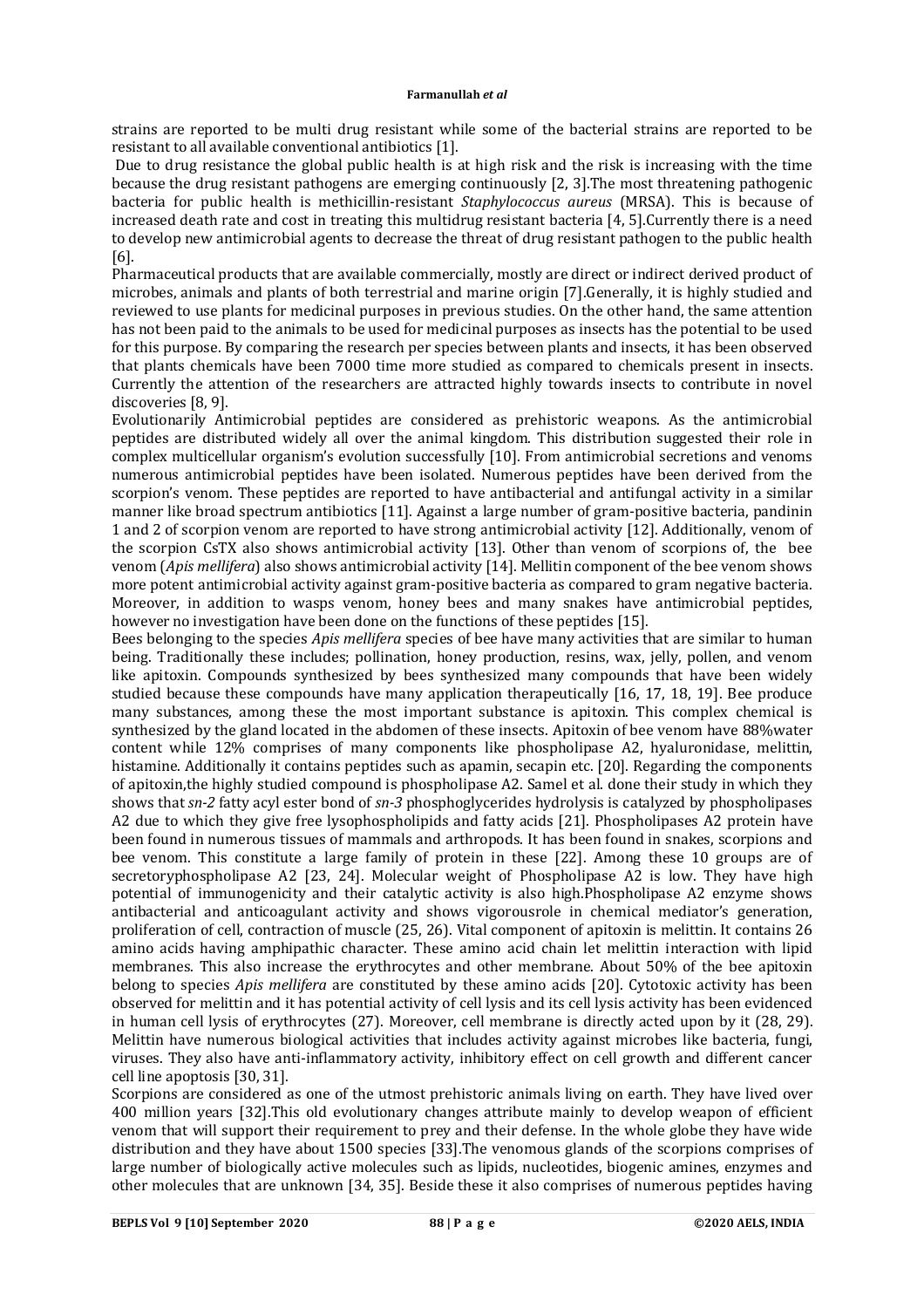multiple activities biologically. These peptides are considered to be the main component of an innate immune system that give protection to the scorpion against various pathogens [36, 37]. A less abundant group of peptides called non-disulfide bridged peptides, having no disulfide bridges, have currently achieved great interest. They have many biological activities such as anticancer activity, hemolytic activity, activity against inflammation and immune-modulatory effect. Beside these they also have activity against microbes (38, 39, 40).By keeping in mind the various biological activities of bee venom and scorpion venom reported in literature, we piloted our study to evaluate the antibacterial potential of the scorpion and honey bee venom available commercially against common selected pathogenic bacteria and fungi.

## **MATERIAL AND METHODS**

Commercialized sources of venom were collected in lyophilized form in the department of zoology, Kohat University of science and technology, Khyber Pakhtunkhwa, Pakistan. Sterile condition were strictly adopted during collection of venoms and at  $4C<sup>0</sup>$  they were centrifuged and after six hours of extraction they were frozen and lyophilized. Packing and storage of the venom was taken in the dark at 20C<sup>o</sup>. These information were taken from the leaflet provided with the commercial venom.Standard antibiotics and antifungal that includes Chloramphenicol, streptomycin and penicillin, fluconazole and amphotericin B were used as control for antimicrobial activity. MuellerHinton (MH) agar medium was used to check the antimicrobial activity of both bee and scorpion venom.*Staphylococcusaureus*, *Salmonella typhimurium*, *Escherichia coli, Pseudomonas aeruginosa*, *Candida albicans, Trichophyton mentagrophytes* and *Trichophyton rubrum* were used in our study to determine the antimicrobial activity of the bee and scorpion venom. The bacteria were picked up from the research laboratory in the department of microbiology, Kohat University of science and technology, Khyber Pakhtunkhwa, Pakistan, in which these cultures were preserved at –80°C.The bacteria and fungi with the ATCC number are given in table 1.The Muller Hinton agar prepared and then autoclaved. Then 20ml of it was poured in 90mm plate. 100μg lyophilized crude venoms were dissolved in 1 ml of buffer (Tris-HCl)and then it was filtered with syringe filter having pore size of 0.22 $\mu$ m. After that it was stored for further use at 4 $C<sup>0</sup>$ . Disc-diffusion method was used to determine the antimicrobial activity as done by Bauer et al (41).Sterile cotton swab was used to spread inoculums of the bacteria on the MH agar plates. For about three minutes the medium surface was allowed to dry. On the surface of the MH agar 7mm (Diameter) sterile paper discs were placed. Then 20μl samples of both the venom having concentration of 100µg/ml were added in the discs. Then at 37 $C^0$  the plate incubation was done for 24 hours. Finally the zone of inhibition was measured by using guidelines of NCCLS (2002) (42).To determine the antifungal activity of bee venom and scorpion venom the fungal ATCC cultures collected from microbiology department, Kohat University of science and technology, Khyber Pakhtunkhwa, Pakistan were first cultured on sabouraud dextroseagar plates, and then it was incubated at35°C for 48 hours. To make stock solution amphotericin Band fluconazole were dissolved in 2% dimethyl sulfoxide. Then it was diluted for further use. Mueller-Hinton agarglucose methylene blue medium was used for disk diffusion method to determine the antifungal activity of scorpion and bee venom. Sterile cotton swab was used to spread inoculums of the fungi on the MH-GMB agar plates. For about three minutes the medium surface was allowed to dry. On the surface of the MH agar 7mm (Diameter) sterile paper discs were placed. Then 20μl samples of both the venom having concentration of  $100\mu$ g/ml were added in the discs. Then at 35C<sup>0</sup> the plate incubation was done for 24 hours. Finally the zone of inhibition was measured .All the data was analyzed statistically.

| <b>Serial NO</b> | Bacteria/Fungi         | <b>ATTC No</b> |
|------------------|------------------------|----------------|
| 1.               | S. aureus              | 25923          |
| 2.               | Pseudomonasaeruginosa  | 27853          |
| 3.               | E. coli                | 25923          |
| 4.               | Salmonella typhimurium | 25923          |
| 5.               | Candida albicans       | 10231          |
| 6.               | T. rubrum              | 28188          |
| 7.               | T. mentagrophytes      | 18748          |

|  |  |  |                     |  | Table 1: ATCC number of bacteria and fungi used in our study |  |
|--|--|--|---------------------|--|--------------------------------------------------------------|--|
|  |  |  | _ _ _ _ _ _ _ _ _ _ |  |                                                              |  |

# **RESULTS**

The antimicrobial activity of honeybee venom and scorpion venom was checked against common pathogenic bacteria including *Staphylococcus aureus* (*S. aureus*), *Salmonella typhimurium*, *Escherichia coli, and Pseudomonas aeruginosa*. The antimicrobial activity of these venoms was also checked against pathogenic fungi *C. albicans, T. mentagrophytes* and *T. rubrum.* Disc diffusion method was used to evaluate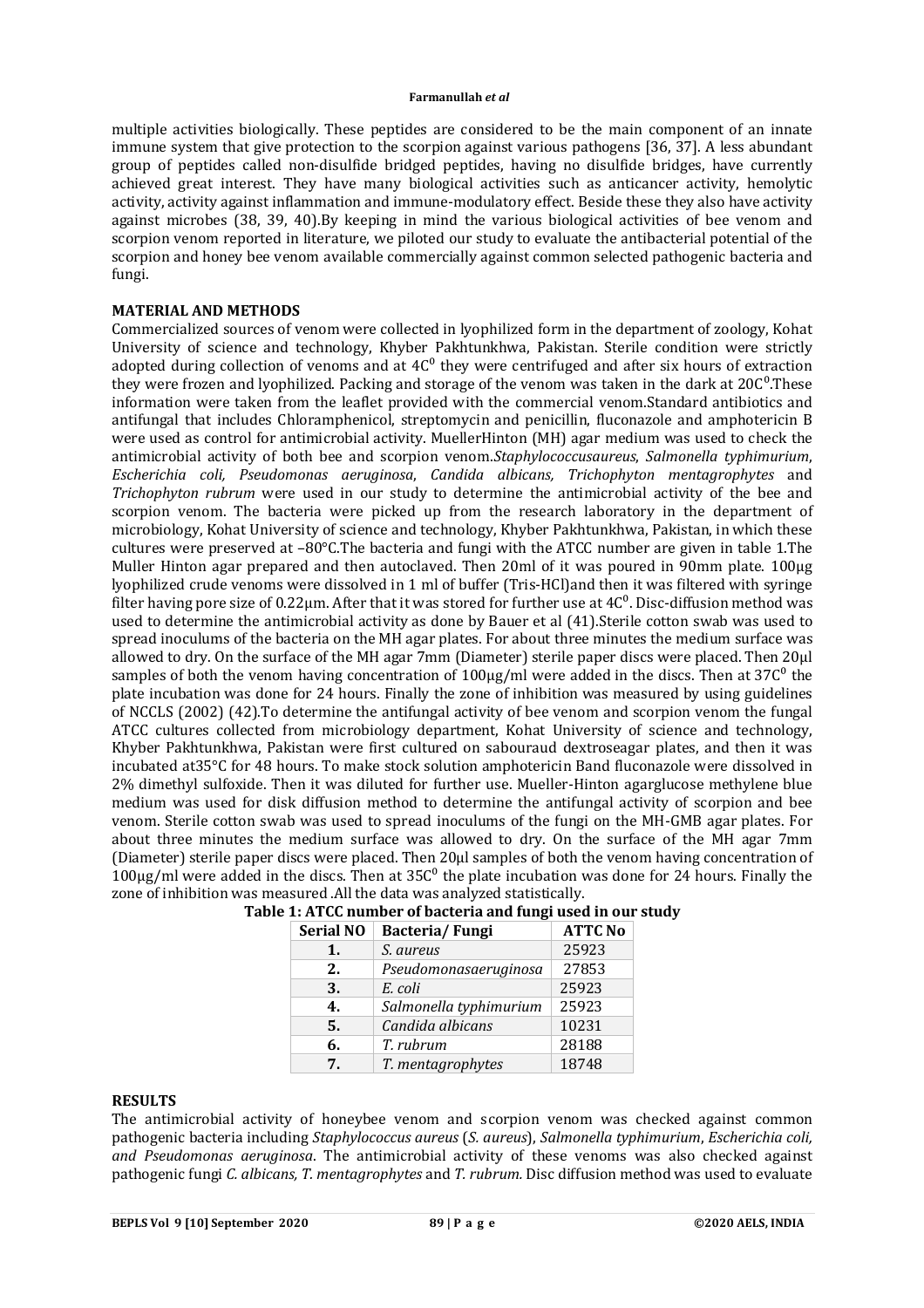the antimicrobial activity of these venom. Standard antibiotics and antifungal that includes Chloramphenicol, streptomycin and penicillin, fluconazole and amphotericin B were used as control for antimicrobial activity. Against all selected common pathogenic bacteria and fungi both of the venom of bee and scorpion shows antibacterial and antifungal activity. Both bee venom and scorpion venom was observed to have a substantial antibacterial effect against *E. coli*, *S. aureus*, and *Salmonella typhyimurium* and *Pseudomonas aeruginosa.* The bee venom give zone of inhibition 25mm, 18mm, 21mm 15mm against*E. coli*, *S. aureus*, and *Salmonella typhyimurium* and *Pseudomonas aeruginosa* respectively(Table 2)while the scorpion venom gives 23mm, 16mm, 21mm and 17mm zone of inhibition against *E. coli*, *S. aureus*, and *Salmonella typhyimurium* and *Pseudomonas aeruginosa* respectively.(Table 3)

Figure 1 and figure 2 shows zone of inhibition of scorpion and bee venom against bacteria and fungi. While in case of fungi the zone of inhibition of bee venoms against *C. albicans T. mentagrophytes* and *T. rubrum* was 18mm, 20mm and 17mm.(Table 4) while scorpion venom gives 17mm, 21mm and 15mm zone of inhibition against *C. albicans T. mentagrophytes* and *T. rubrum* respectively.(Table 5)Figure 3 shows comparative zone of inhibition between bee venom scorpion venom against selected pathogens.

| <b>Serial</b> | Common name              | <b>Scientific</b> | Bacteria/Zone of inhibition |        |              |                           |  |  |
|---------------|--------------------------|-------------------|-----------------------------|--------|--------------|---------------------------|--|--|
| No.           |                          | name              | Salmonella<br>typhimurium   | E.coli | S.<br>Aureus | Pseudomonas<br>aeruginosa |  |  |
| 1.            | Bee venom                | Apis mellifera    | 21                          | 25     | 18           | 15                        |  |  |
| 2.            | Antibiotic               |                   |                             |        |              |                           |  |  |
|               | Chloramphenicol<br>(CHL) | $30 \mu g$ disc   | 23                          | 20     | 20           | 18                        |  |  |
|               | Streptomycin (STR)       | $10 \mu g$ disc   | 25                          | 22     | 20           | 18                        |  |  |
|               | Penicillin (P)           | $10 \mu g$ disc   | 20                          | 18     | 16           | 16                        |  |  |

## **Table 2: Bee venom zone of inhibition against selected bacteria**

## **Table 3: Scorpion venom zone of inhibition against selected bacteria**

| <b>Serial No</b> | Common name                    | Scientific name   | Bacteria /Zone of inhibition |        |           |             |  |
|------------------|--------------------------------|-------------------|------------------------------|--------|-----------|-------------|--|
|                  |                                |                   | Salmonella                   | E.coli | S. Aureus | Pseudomonas |  |
|                  |                                |                   | typhimurium                  |        |           | aeruginosa  |  |
| 1.               | Buthotus hottenota<br>Scorpion |                   | 21                           | 23     | 16        | 17          |  |
| 2.               | Antibiotic                     |                   |                              |        |           |             |  |
|                  | Chloramphenicol (CHL)          | $30 \mu g /$ disc | 23                           | 20     | 20        | 18          |  |
|                  | Streptomycin (STR)             | $10 \mu g$ disc   | 25                           | 22     | 20        | 18          |  |
|                  | Penicillin (P)                 | $10 \mu g$ disc   | 20                           | 18     | 16        | 16          |  |

## **Table 4: Bee venom zone of inhibition against selected fungi**

| <b>Serial No</b> | Common name    | Scientific name | <b>Fungi /Zone of inhibition</b> |                   |           |  |  |
|------------------|----------------|-----------------|----------------------------------|-------------------|-----------|--|--|
|                  |                |                 | C. albicans                      | T. mentagrophytes | T. rubrum |  |  |
| 1.               | Bee venom      | Apis mellifera  | 18                               | 20                | 17        |  |  |
| 2.               | Antibiotic     |                 |                                  |                   |           |  |  |
|                  | fluconazole    | 100 mg per disc | 20                               | 22                | 20        |  |  |
|                  | amphotericin B | 100 mg per disc | 23                               | 21                | 22        |  |  |

#### **Table 5: Scorpion venom zone of inhibition against selected fungi**

| <b>Serial No</b> | Common name    | Scientific name    | <b>Fungi /Zone of inhibition</b> |                   |           |  |  |
|------------------|----------------|--------------------|----------------------------------|-------------------|-----------|--|--|
|                  |                |                    | C. albicans                      | T. mentagrophytes | T. rubrum |  |  |
| 1.               | Scorpion       | Buthotus hottenota | 17                               | 21                | 15        |  |  |
| 2.               | Antibiotic     |                    | 20                               | 22                | 20        |  |  |
|                  | Fluconazole    | 100 mg per disc    | 23                               | 21                | 22        |  |  |
|                  | Amphotericin B | 100 mg per disc    | 20                               | 22                | 20        |  |  |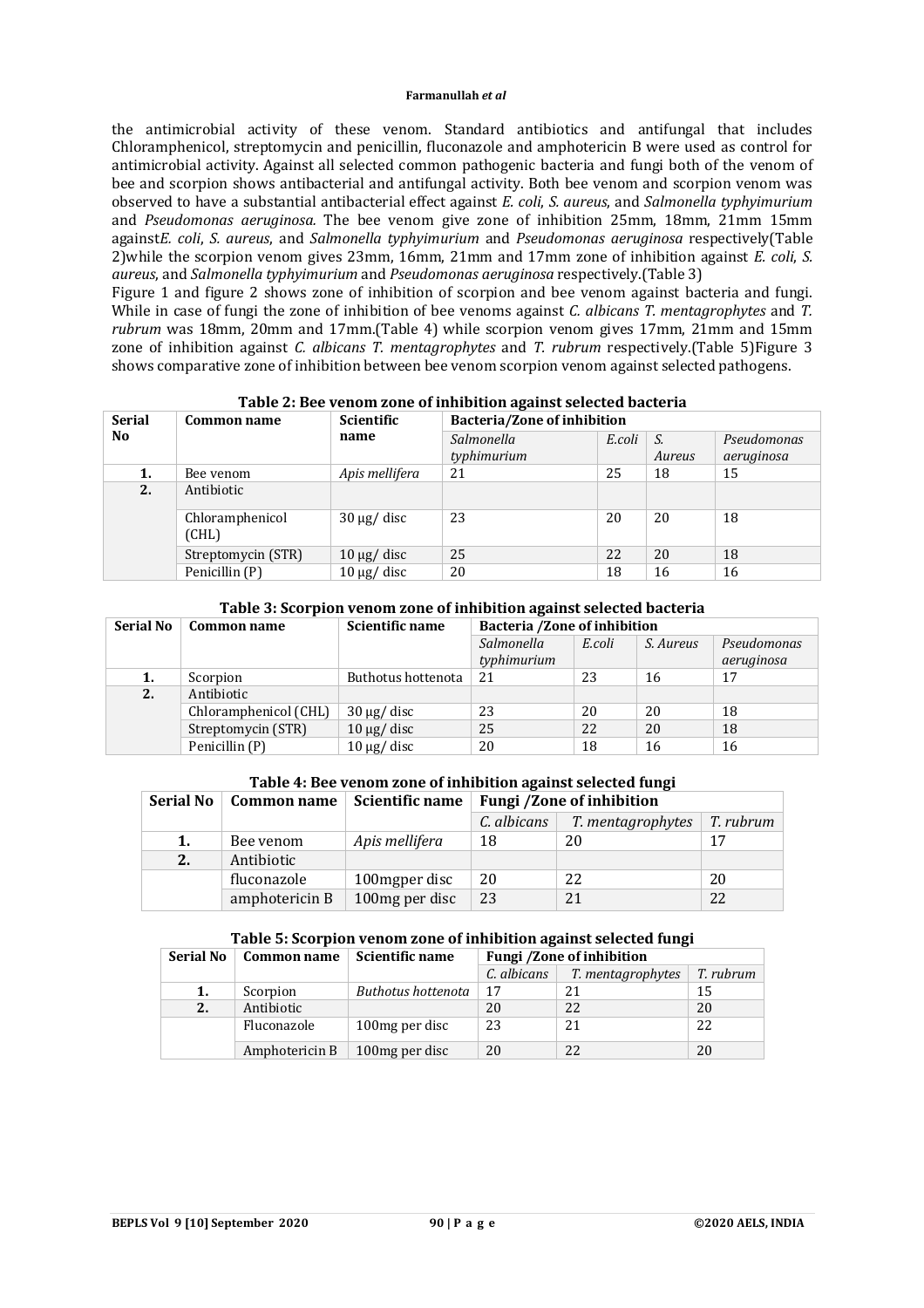

**Figure 1:** Zone of inhibition against selected pathogen **Figure 2:** Zone of inhibition against selected pathogen



**Figure 3: Comparative zone of inhibition of scorpion and bee venom against selected pathogens**

# **DISCUSSION**

Multidrug resistant pathogens are reported in high numbers in the world. This cause failure of the currently available antibiotics to treat these multidrug resistant pathogens. This lead to the global concern to discover alternative to antibiotics. Various researchers have conducted many studies about the biological activities of bee venom and scorpion venom. In the literature it is reported that the venom of bee and scorpion have some peptide which have antimicrobial activity. Bee venom and scorpion venom antimicrobial activity was tested against common selected pathogenic bacteria and fungi that includes *Staphylococcus aureus*, *Salmonella typhimurium*, *Escherichiacoli,Pseudomonas aeruginosa*, *Candida albicans, Trichophyton mentagrophytes* and *Trichophyton rubrum.* Disc diffusion method was used to evaluate the antimicrobial activity of these venom. Standard antibiotics and antifungal that includes Chloramphenicol, streptomycin and penicillin, fluconazole and amphotericin B were used as control for antimicrobial activity. Against all selected common pathogenic bacteria and fungi both of the venom of bee and scorpion shows antibacterial and antifungal activity. The bee venom give zone of inhibition 25mm, 18mm, 21mm 15mm against *E. coli*, *S. aureus*, and *Salmonella typhyimurium* and *Pseudomonas aeruginosa* respectively while the scorpion venom gives 23mm, 16mm, 21mm and 17mm zone of inhibition against *E. coli*, *S. aureus*, and *Salmonella typhyimurium* and *Pseudomonas aeruginosa*  respectively. While in case of fungi the zone of inhibition of bee venoms against *C. albicans T. mentagrophytes* and *T. rubrum* was 18mm, 20mm and 17mm while scorpion venom gives 17mm, 21mm and 15mm zone of inhibition against *C. albicans T. mentagrophytes* and *T. rubrum* respectively.

In numerous studies effects of bee venom have been studied biochemically, anti-microbiologically and pharmacologically [43, 44]. The bee venom antimicrobial activity might be due to existence of numerous peptides like melittin, adolapin,, apamin, mast-cell-degranulating peptides, various enzymes, amines that are active biologically and various components that are non-peptide [45]. A previous study done by Cujova *et al* [46]shows that melittin is present in bee venom which has more potential against gram positive bacteria as compared to gram negative bacteria. The sensitivity of the bacteria was measured by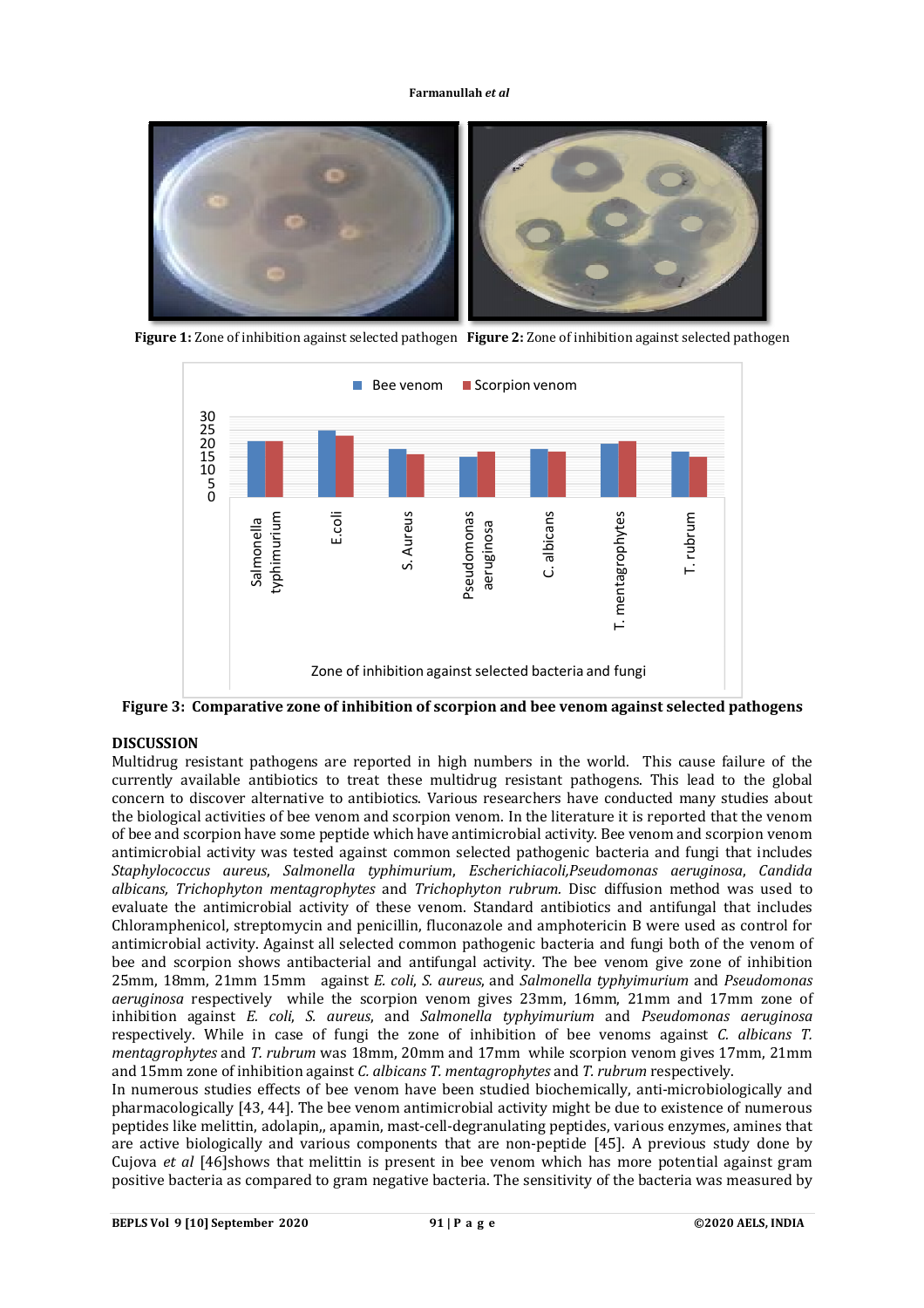measuring the inhibitory zone. Another study done by Ortel and Markwardt shows that gram positive bacteria have more sensitivity towards lower concentration of bee venom as compared to gram negative bacteria [47].The bee venom antimicrobial activity might be due to existence of numerous peptides like melittin, adolapin,, apamin, mast-cell-degranulating peptides, various enzymes, amines that are active biologically and various components that are non-peptide [48]. These components might have ability to interact with the molecules of some bacteria while other bacterial molecules may not have interaction. The antibacterial activity of Phospholipase A2 have been reported previously [49, 50]. The melittin in the bee venom have reported to have antibacterial activity. Depending on the antibacterial agents,various researchers have reported that against gram positive and gram negative bacteria the antimicrobial activity might be different [51].Our study results are in accordance with the study done by Kondoand Kanai [52]. A previous study done by Hegazi *et al* is in contrast with our study. They reported that bee venom has less antimicrobial activity against *E.coli* [53]. A study done by Rybak et.al shows that by mixing bee venom and kanamycin, it gives synergetic effect against *S. aureus* that are resistant to kanamycin [54]. Many infections are caused by fungi in the world like superficial skin infections and allergic problems etc.In addition, the major challenge to the public health is that antifungal agents are toxic and many fungus have been reported to be resistant to the available antifungal agents. On the other hand researchers are thinking about natural products likeplant products, marine life, microbes and bee products to be used as antifungal agent because they have less side effect [55]. Currently against many fungal pathogens like *Trichophyton mentagrophytes* and *Trichophyton rubrum*, bee venom has been reported to be effective and can inhibit them [56]. The anti-fungal action of BV on Against 10 clinical isolates of *Candida albican,* bee venom for their antifungal activity has been test and MIC was calculated that ranges from 62.5-125μgm/ml [55]. Previously another study reported the antifungal activity of melittin against numerous fungus and MIC was also determined that ranges between 30-300μgm/ml (57). Furthermore, numerousamino peptides in scorpion venom have been reported that includes hadrurin [58], scorpine (59), opistoporins, parabutoporin [60]. These amino peptides shows cell lysis activity and also cause inhibition of various functions of microbes.

## **CONCLUSION**

Multidrug resistant pathogens are reported in high numbers in the world. This cause failure of the currently available antibiotics to treat these multidrug resistant pathogens. This lead to the global concern to discover alternative to antibiotics. Various researchers have conducted many studies about the biological activities of bee venom and scorpion venom. In the literature it is reported that the venom of bee and scorpion have some peptide which have antimicrobial activity. Our study shows that both bee venom and scorpion venom have the ability to inhibit bacterial and fungi which may be used complementary to antibiotics. Therefore, our study might conclude that specific mechanism, which is not well known, is used by bee venom and scorpion venom to inhibit the growth of both bacteria and fungi. Further in vivo and in vitro study based on a chemical, pharmacological, and clinical approach must be conducted to understand the exact mechanism of these venoms.

#### **REFERENCES**

- 1. Palffy R, Gardlik R, Behuliak M, Kadasi L, Turna J &Celec P. (2002). On the physiology and pathophysiology of antimicrobial peptides. Molecular Medicine; 15 (1-2), 51-59.
- 2. Allen HK, Donato J, Wang HH, Cloud-Hansen KA, Davies J, et al. (2010) Call of the wild: antibiotic resistance genes in natural environments. Nat Rev Microbiol 8: 251–259.
- 3. Andersson DI, Hughes D (2010) Antibiotic resistance and its cost: is it possible to reverse resistance? Nat Rev Microbiol 8: 260–271.
- 4. Hebert C, Weber SG (2011) Common approaches to the control of multidrugresistant organisms other than methicillin-resistant Staphylococcus aureus (MRSA). Infect Dis Clin North Am 25: 181–200.
- 5. Ippolito G, Leone S, Lauria FN, Nicastri E, Wenzel RP (2010) Methicillinresistant Staphylococcus aureus: the superbug. Int J Infect Dis 14 Suppl 4: S7– 11.
- 6. Brogden NK, Brogden KA (2011) Will new generations of modified antimicrobial peptides improve their potential as pharmaceuticals? Int J Antimicrob Agents 38: 217–225.
- 7. Chin YW, Balunas MJ,chai HB andKinghorn AD. (2006). Drug discovery from natural sources. AAPS J 8: 239-253.
- 8. Alves RR and Alves HN. 2011. The faunal drugstore: Animal-based remedies used in traditional medicines in Latin America. J Ethnobiol Ethnomed 7: 9.
- 9. Trowell S. (2003). Drugs from bugs: the promise of pharmaceutical entomology. Futurist 37: 17-19.
- 10. Zasloff, M. (2002) Antimicrobial peptides of multicellular organism. Nature 415, 389–395.
- 11. Moerman, L., Bosteels, S., Noppe, W., Willems, J., Clynen, E.,Schoofs, L., Thevissen, K., Tytgat, J. et al. (2002) Antibacterial and antifungal properties of a-helical, cationic peptides in the venom of scorpions from the South Africa. Eur J Biochem 269, 4799–4810.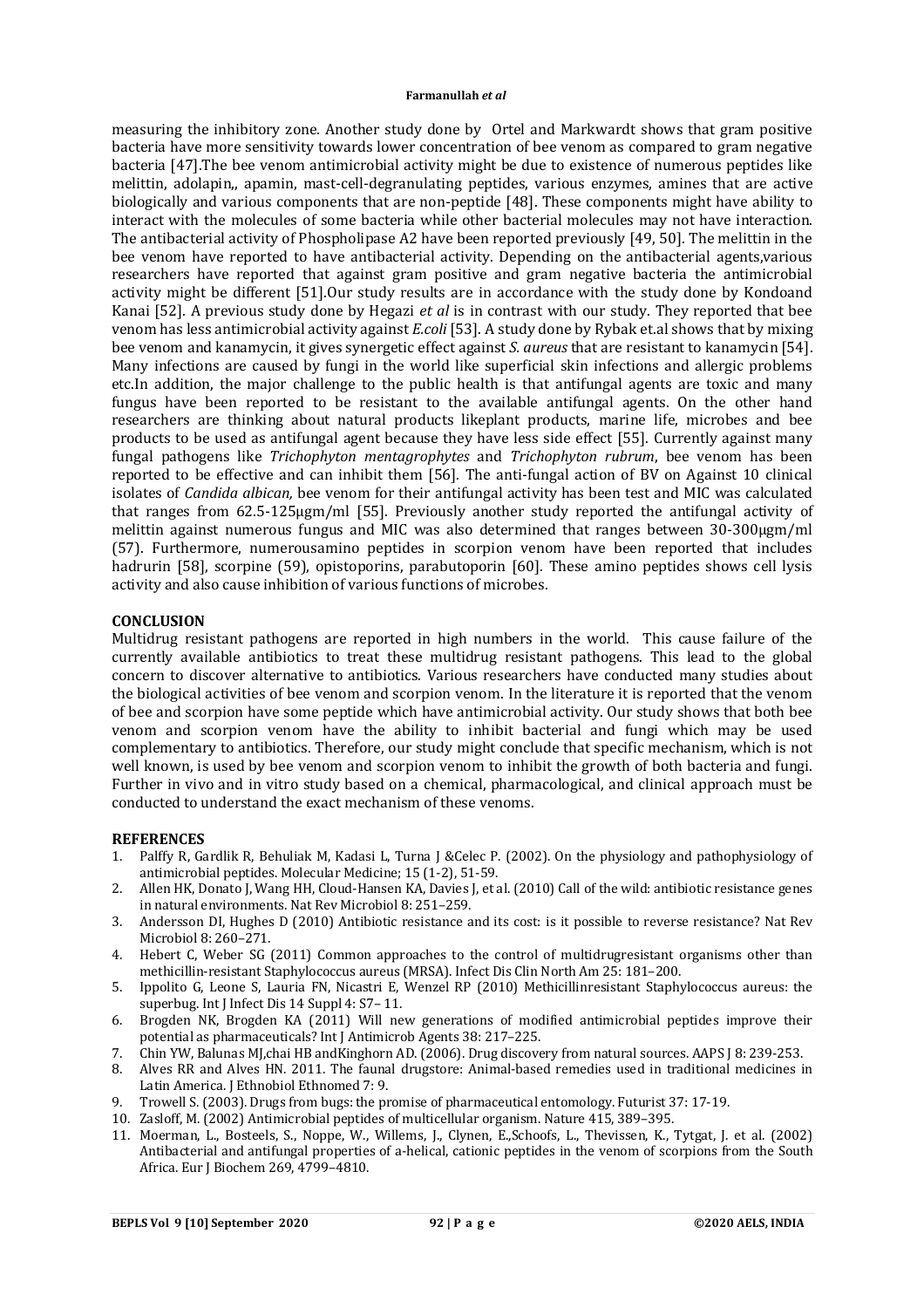- 12. Corzo, G., Escoubas, P., Villegas, E., Barnham, K.J., He, W., Norton, R.S. and Nakajima, T. (2001) Characterization of unique amphipathic antimicrobial peptides from venom of the scorpion Pandinus imperator. J Biochem 359, 35– 45.
- 13. Xu, K., Ji, Y. and Qu, X. (1989) Purification and characterization of an antibacterial peptide from venom of Lycosa singoriensis. Acta Zool Sinica 35, 300–305.
- 14. Fennel, J.E., Shipman, W.H. and Cole, L.J. (1968) Antibacterial action of melittin, a polypeptide from the venom. Proc Soc Exp Biol Med 127, 707–710.
- 15. Blaylock, R. (2000) Antibacterial properties of KwaZulu natal snake venoms. Toxicon 38, 1529–1534.
- 16. Boutrin MC, Foster HA and Pentreath VW. (2008). The effects of bee (*Apis mellifera*) venom phospholipase A2 on *Trypanosoma brucei* and enterobacteria. Exp Parasitol 119: 246-251.
- 17. Alia O, Laila M and Antonious A. (2013). Antimicrobial effect of melittin isolated from Syrian honeybee *(Apismellifera)* venom and its wound healing potential. Int J Pharm Sci Rev Res 21: 318-324.
- 18. Varanda EA and Tavares DC. (1998). Radioprotection: mechanisms and radioprotective agents including honeybee venom. J Venom Anim Toxins 4: 5-21.
- 19. Perumal Samy R, Gopalakrishnakone P, Thwin MM, Chow TK, Bow H, Yap EH and Thong TW. (2007). Antibacterial activity of snake, scorpion and bee venoms: a comparison with purified venom phospholipase A2 enzymes. J Appl Microbiol 102: 650-659.
- 20. Lima PR and Brochetto-Braga MR. (2003). Hymenoptera venom review focusing on Apis mellifera. J Venom Anim Toxins Incl Trop Dis 9: 149-162.
- 21. Samel M, Vija H, Kurvet I, Künnis-Beres K, Trummal K, Subbi J, Kahru A And Siigur J. (2013). Interactions of PLA2-s from *Vipera lebetina*, *Vipera berus berus* and *Naja naja oxiana* venom with platelets, bacterial and cancer cells. Toxins 24: 203-223.
- 22. Schaloske RH and Dennis EA. (2006). The phospholipase A2 superfamily and its group numbering system. Biochim Biophys Acta 1761: 1246-1259.
- 23. Burke JE and Dennis EA. (2009). Phospholipase A2 structure/ function, mechanism, and signaling. J Lipid Res 59:S237-S242.
- 24. Van Deenen LLM and DE Haas GH. (1963). The substrate specificity of phospholipase A. Biochim Biophys Acta 70: 538-553.
- 25. Nevalainen TJ, Graham GG and Scott KF. (2008). Antibacterial actions of secreted phospholipases A2. Biochim Biophys Acta 1781: 1-9.
- 26. Pandey BK, Ahmad A, Asthana N, Azmi S, Srivastava RM, Srivastava S, Verma R, Vishwakarma AL and Ghosh JK. (2010). Cell-selective lysis by novel analogues of melittin against human red blood cells and Escherichia coli. Biochemistry 49: 7920-7929.
- 27. Zhu WL, Nan YH, Hahm KS and Shin SY. (2007). Cell selectivity of an antimicrobial peptide melittin diastereomer with D-amino acid in the leucine zipper sequence. J Biochem Mol Biol 40: 1090-1094.
- 28. Carvalho LAC and Machini MT. (2013). Hemocidinas derivadas da hemoglobina: Estruturas, propriedades e perspectivas. Quim Nova 7: 1021-1029.
- 29. Raghuraman H and Chattopadhyay A. (2007). Melittin: a membrane-active peptide with diverse functions. Biosci Rep 27: 189-223.
- 30. Wang C, Chen T, Zhang N, Yang M, Li B, Lü X, Cao X And Ling C. (2009). Melittin, a major component of bee venom, sensitizes human hepatocellular carcinoma cells to tumor necrosis factor-related apoptosis-inducing ligand (trail)-induced apoptosis by activating CaMKIITAK1- JNK/p38 and inhibiting IkappaBalpha kinase-NF kappaB. J Chem Biol 284: 3804-3813.
- 31. Murakami M, Taketomi Y, Miki Y, Sato H, Hirabayashi T and Yamamoto K. (2011). Recent progress in phospholipase A2 research: From cells to animals to humans. Progr Lipid Res 50: 152-192.
- 32. Almaaytah A, Tarazi S, Mhaidat N, Al-Balas Q, Mukattash TL.Mauriporin, (2013). A novel cationic a-helical peptide with selective cytotoxic activity against prostate cancer cell lines from the venom of the scorpion Androctonusmauritanicus. Int J Peptide Res Ther;19, 291–293.
- 33. AlmaaytahA, Tarazi, S,Alsheyab F, Al-Balas Q, Mukattash T. (2014). Antimicrobial and Antibiofilm Activity of Mauriporin, a Multifunctional Scorpion Venom Peptide.IntJ PepResTher ;20 (4), 397-408.
- 34. Goudet C, Chi CW, Tytgat J. (2002). An overview of toxins and genes from the venom of the Asian scorpion ButhusmartensiKarsch.Toxicon;40, 1239–1258.
- 35. Almaaytah A, Zhou M, Wang L, Chen T, Walker B, Shaw C. (2012).Antimicrobial/cytolytic peptides from the venom of the North African scorpion, Androctonusamoreuxi: biochemical and functional characterization of natural peptides and a single sitesubstituted analog. Peptides ; 35, 291–299
- 36. Jenssen, H.; Hamill, P.; Hancock, R.E.W. Peptide antimicrobial agents. Clin. Microbial. Rev. (2006), 19, 491–511
- 37. Almaaytah A, Tarazi S., Abu-Alhaijaa, A., Altall Y, Alshar'I N et al. Enhanced Antimicrobial Activity of AamAP1- Lysine, a Novel Synthetic Peptide Analog Derived from the Scorpion Venom Peptide AamAP1.Pharmaceuticals 2014; 7(5), 502-516
- 38. Zeng X, Corzo G, Hahin R. (2005). Scorpion venom peptides without disulfide bridges. IUBMB Life;57 (1), 13–21.
- 39. Zeng XC, Li WX, Peng F,ZhuZH. (2000). Cloning and characterization of a novel cDNA sequence encoding the precursor of a novel venom peptide (BmKbpp) related to a bradykinin-potentiating peptide from Chinese scorpion ButhusmartensiiKarsch. IUBMB Life ; 49, 207–210.
- 40. Rodriguez de la Vega RC, Schwartz EF, Possani LD. (2010). Mining on scorpion venom biodiversity. Toxicon ;56:1155–61.